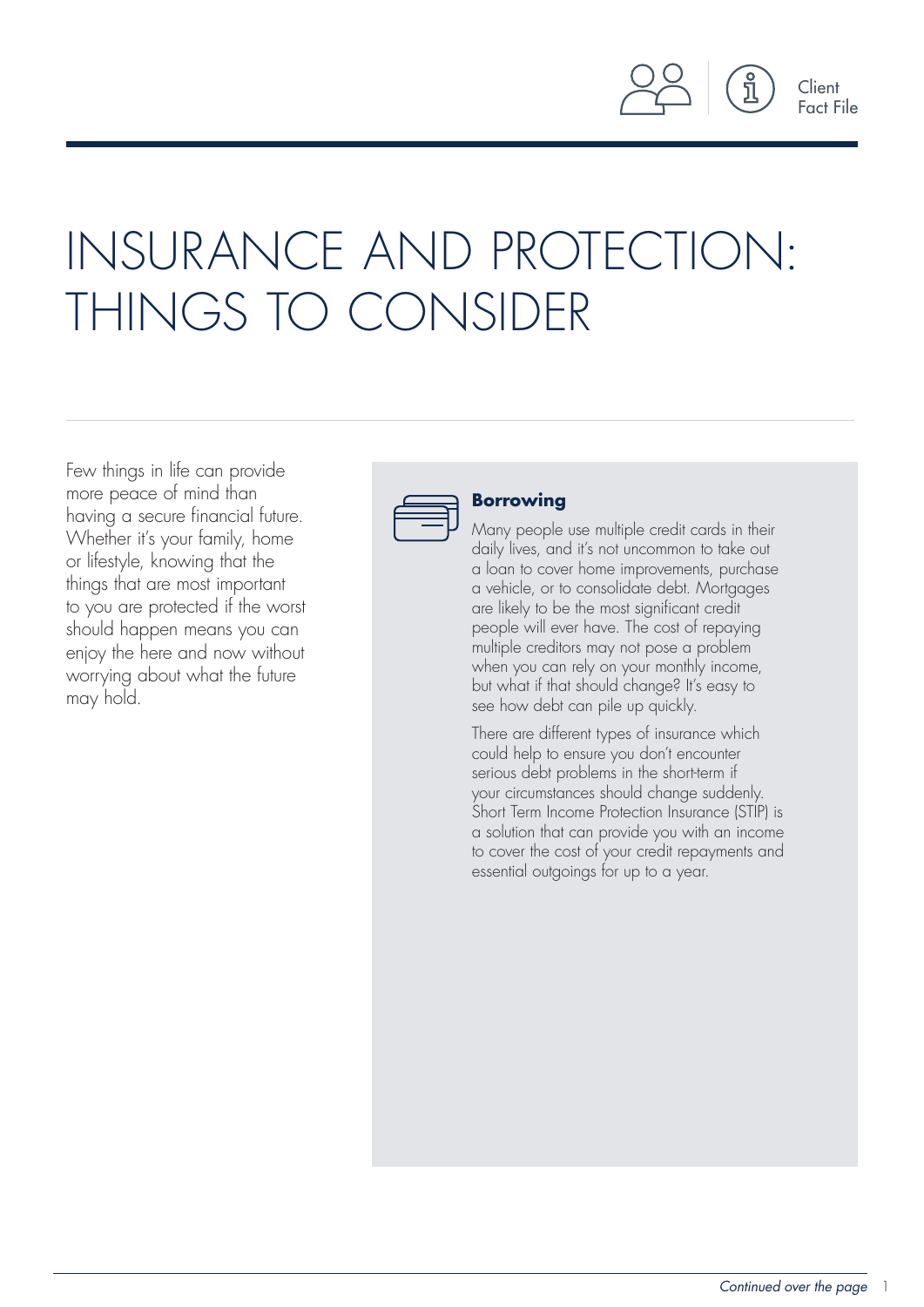

### **Redundancy**

Whether you see it coming or it comes as a shock, being made redundant can bring numerous challenges, the most pressing of which is usually the loss of your earnings. It's important to note that most insurance policies won't cover you for the first three months of your redundancy, so it's wise to have savings to cover this period.

STIP can provide short-term financial relief, but you should keep in mind that if you were aware redundancy was a probability within 6 months of taking out your policy then it's unlikely you'll be able to make a claim. So thinking ahead and preparing for the unexpected is particularly important.

### **Short-Term Illness**

Many people assume they'll be adequately protected by sick pay should they suffer from an illness which is temporary in nature. However, the Statutory Sick Pay employers are legally obliged to provide is only £96.35 per week<sup>3</sup>, so unless your employer runs a so-called 'occupational scheme' to supplement this you could be seriously out of pocket.

Income protection insurance is designed to cover situations where you are no longer able to work due to illness or injury. Self-employed people can find income protection insurance particularly relevant, as their business may depend on them alone.



Client Fact File

1 https://www.abi.org.uk/globalassets/files/publications/public/key-facts/abi\_key\_facts\_2021.pdf 2 https://www.abi.org.uk/globalassets/files/publications/public/key-facts/abi\_key\_facts\_2021.pdf

3 https://www.gov.uk/statutory-sick-pay